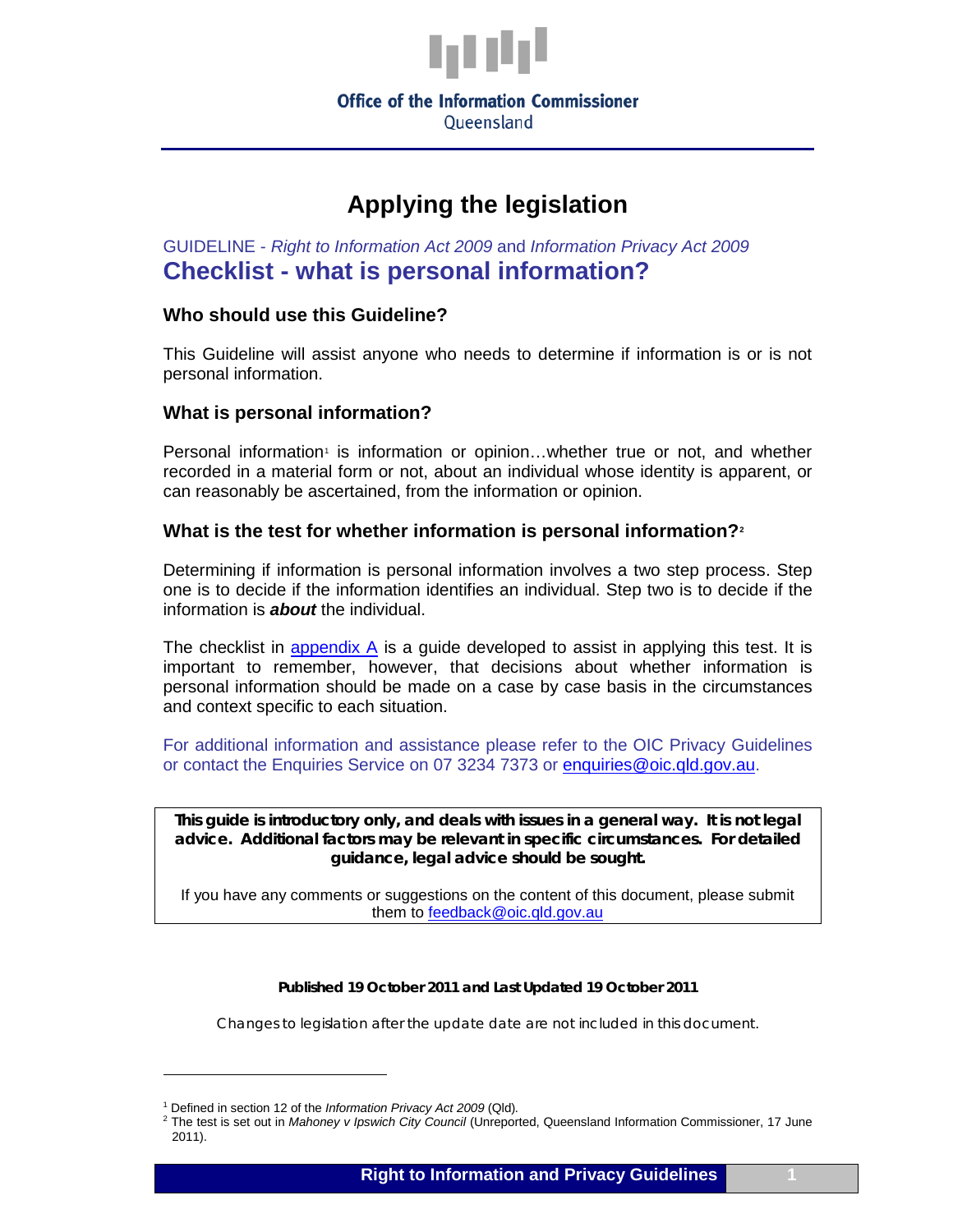

# **Office of the Information Commissioner**

Queensland

#### **APPENDIX A**

### <span id="page-1-0"></span>**Step One: Can an individual be identified from the information?**

|                                                                                                               | <b>Yes</b> | <b>No</b> |  |  |  |
|---------------------------------------------------------------------------------------------------------------|------------|-----------|--|--|--|
| Is the identity of an individual <b>apparent</b> from the<br>information?                                     |            |           |  |  |  |
| المتكلف والمستحدث والمستحدث والمستحين والمتناوية والمتحاف والمستحدث والمتحادية والمتحدث والمستحكمات والمتحالة |            |           |  |  |  |

**Note:** Information which contains an individual's name will generally identify them. Even if a name is not present other information, such as a photograph or a detailed description, may also identify an individual.

If you answered **yes** to this question, go to the bottom of the page. If you answered **no**, continue to the next question.

|                                                                                                                                                                                                               | Yes | No |  |  |
|---------------------------------------------------------------------------------------------------------------------------------------------------------------------------------------------------------------|-----|----|--|--|
| Is the individual's identity reasonably ascertainable?                                                                                                                                                        |     |    |  |  |
| Note: Information can be personal information even if an individual's identity is<br>not apparent, as long as their identity can be reasonably ascertained by<br>reference to other information. <sup>3</sup> |     |    |  |  |
| Relevant factors in determining if identity is reasonably ascertainable can<br>include:                                                                                                                       |     |    |  |  |
| whether the additional information is reasonably available or would be<br>difficult to obtain                                                                                                                 |     |    |  |  |
| • the number of steps required to link the identity of the individual with the<br>additional information                                                                                                      |     |    |  |  |
| how certain the identification will be<br>$\bullet$<br>whether it will allow a specific individual to be identified or simply a group of<br>$\bullet$<br>people. <sup>4</sup>                                 |     |    |  |  |

If you answered **NO** to both of the questions above, the information is **not personal information**.

If you answered **YES** to either of the above questions, the information **may be personal information**. Continue to the second step.

 $\ddot{\phantom{a}}$ 

<span id="page-1-1"></span><sup>3</sup> *WL v La Trobe University* [2005] VCAT 2592.

<span id="page-1-2"></span><sup>4</sup> *Mahoney,* page 4. Also see OIC Guideline *What is personal information?*